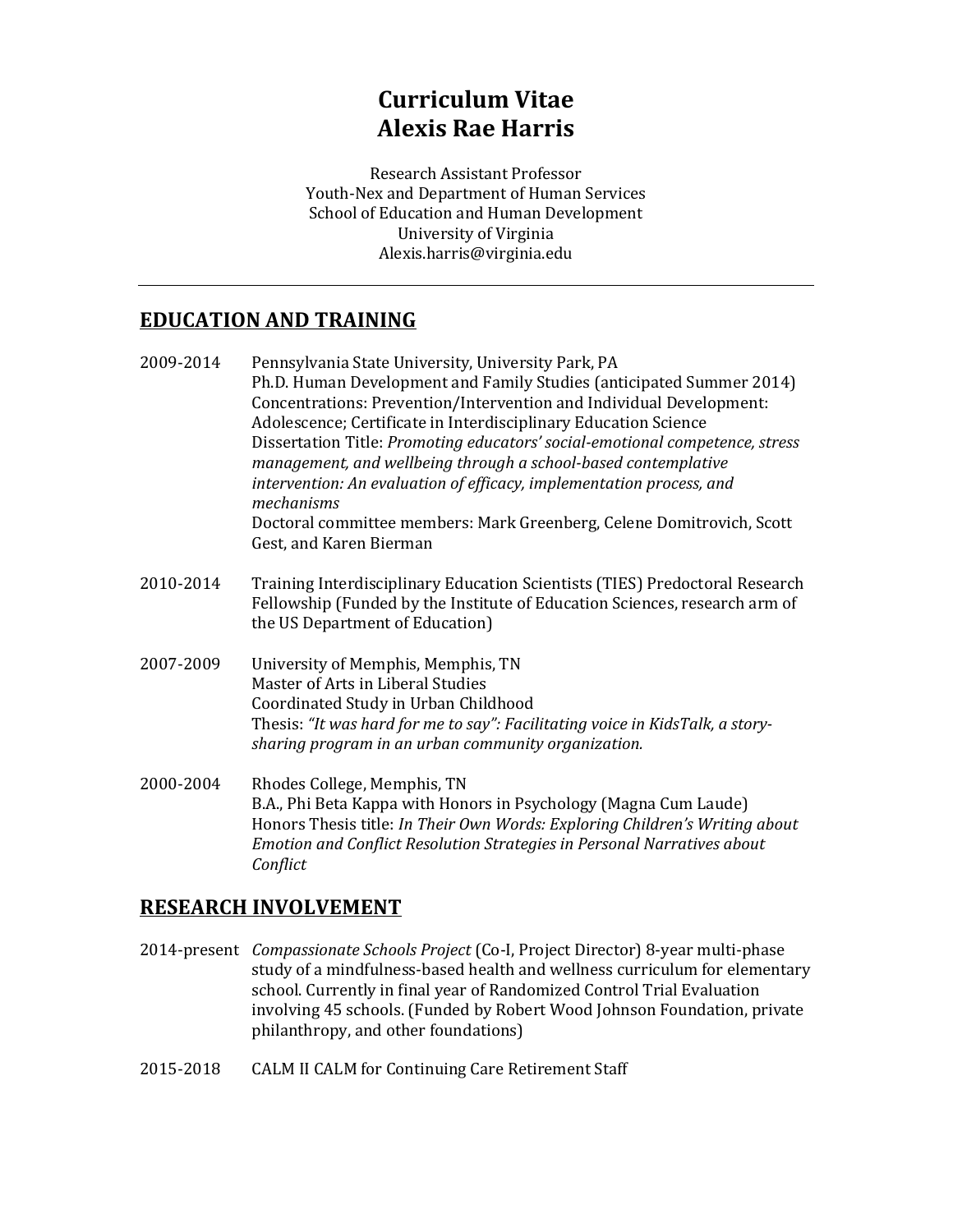| 2012-2015 | Comprehensive Approach to Learning Mindfulness (CALM) Study of Teacher<br>Health and Wellbeing (Co-PIs Patricia Jennings and Mark Greenberg, Penn<br>State; funded by the 1440 Foundation and the Penn State Children, Youth<br>and Families Consortium) Pilot of a yoga-based intervention to reduce stress<br>and promote wellbeing in middle school educators- Project Coordinator |
|-----------|---------------------------------------------------------------------------------------------------------------------------------------------------------------------------------------------------------------------------------------------------------------------------------------------------------------------------------------------------------------------------------------|
| 2011-2019 | School-based Mindfulness Intervention to Prevent Substance Use for Urban<br>Youth (Co-PIs Mark Greenberg, Penn State and Tamar Mendelson, Johns<br>Hopkins; funded by NIDA) Randomized controlled trial of a school-based<br>yoga program for stress management and substance use prevention -<br><b>Research Assistant</b>                                                           |
|           | 2010-present Character Education Study (PI Celene Domitrovich, funded by Department of<br>Education) Randomized controlled trial evaluation of the Facing History and<br>Ourselves (FHAO) program and study of adolescent civic development                                                                                                                                           |
| 2011-2013 | Evaluation of Yoga in Public Schools (PI: Sat Bir Singh Khalsa) - conducted<br>qualitative analysis of participant interviews                                                                                                                                                                                                                                                         |
| 2011-2012 | Excellence in Social Emotional Learning (ExSEL) Program for Middle Schools -<br>(PIs Celene Domitrovich and Robert Jagers) Grant-funded study to combine<br>educator professional development with advisory-based social emotional<br>learning; Graduate Research Assistant                                                                                                           |
| 2010      | Evidence-based Prevention and Intervention Support Center (EPISCenter)<br>Weed and Seed Project, Graduate Research Assistant                                                                                                                                                                                                                                                          |
| 2009-2011 | PROmoting School-University-Community Partnerships to Enhance Resilience<br>(PROSPER) (PIs Richard Spoth and Mark Greenberg, funded by NIDA)<br><b>Graduate Research Assistant</b>                                                                                                                                                                                                    |
| 2008-2009 | Peer Interaction Group- University of Memphis, (Robert Cohen), graduate<br>student participant in research team                                                                                                                                                                                                                                                                       |
| 2004-2009 | Coordinated research collaboration between Rhodes College Developmental<br>Psychology/Narrative Research Team and Church Health Center Child Life<br>Education and Movement Program. Implemented the KidsTalk program and<br>collected narrative data.                                                                                                                                |

- 2001-2009 Developmental Psychology/Narrative Research Group (Marsha D. Walton), Rhodes College, Memphis, TN. Undergraduate and Graduate Research Assistant.
- 2003-2004 Community Psychology Research Group (Anita A. Davis), Rhodes College, Memphis, TN.

## **PUBLICATIONS**

### *Published and in Press*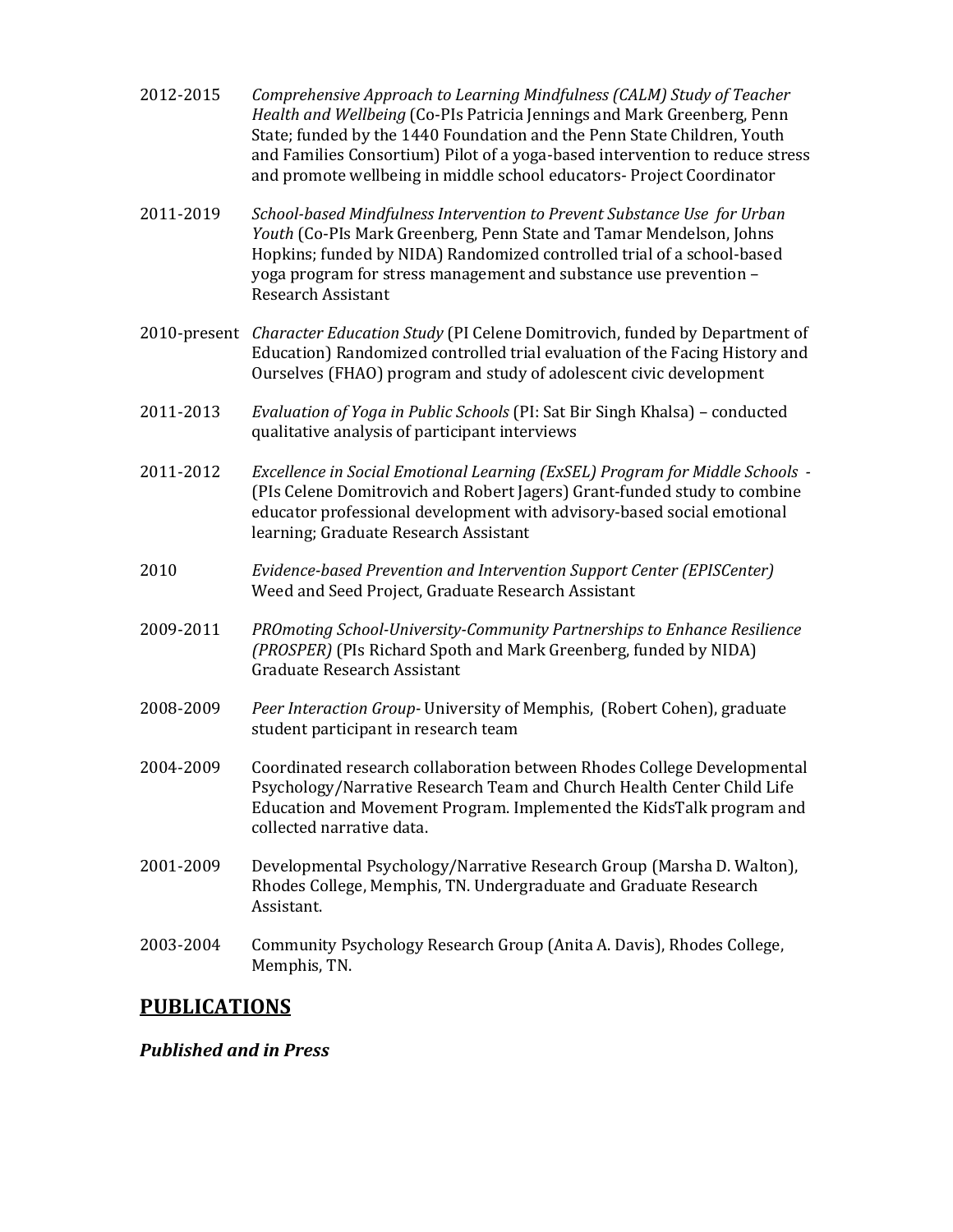- Schussler, D., **Harris, A.R.,** & Greenberg, M.T. (2020). A Qualitative investigation of a mindfulness-based yoga program for educators: How program attendance relates to outcomes. *Psychology in the Schools, 57, 1077-1096.*
- Taylor, C., Jennings, P.A., **Harris, A.R.,** Schussler, D., & Roeser, R.W. (2019). Embodied teacher mindfulness in the classroom: The calm, clear, kind framework. In Jennings, P.A. (Ed.) Transforming School Culture with Mindfulness and Compassion. New York: Guilford.
- Katz, D.A., Harris, A.R., Jennings, P.A., Greenberg, M.T., & Abenavoli, R. (2017). Educators' emotion regulation strategies and their physiological indicators of chronic stress over one year. *Stress and Health*, DOI: 10.1002/smi.2782
- **Harris, A.R.,** Jennings, P.A., Katz, D.A., Abenavoli, R.M., & Greenberg, M.T. (2016). Promoting Stress Management and Wellbeing in Educators: Feasibility and Efficacy of a School-Based Yoga and Mindfulness Intervention. *Mindfulness*, 7, 143-154.
- Jagers, R., **Harris, A.R.,** Skoog, A.B. (2015). A review of classroom-based social emotional learning programs at the middle school level. In J. A. Durlak, T. Gullotta, C. Domitrovich, P. Goren, and R. P. Weissberg (Eds), *Handbook of Social and Emotional Learning: Research and Practice. New York: Guilford*
- Abenavoli, R.M., Jennings, P.A., Greenberg, M.T., Harris, A.R., & Katz, D. A. (2013). The protective effects of mindfulness against burnout among educators. *The Psychology of Education Review, 37*(2), 57-69
- Greenberg, M. & **Harris, A.R.** (2012). Nurturing mindfulness in children and youth: Current state of research. *Child Development Perspectives*, 6, 161-166.
- Walton, M.D., **Harris, A.R.**, & Davidson, A.J. (2009). "It makes me a Man from the beating I took": Gender and Aggression in Children's Stories about Conflict. Sex Roles, 61, 383-398*.*  DOI: 10.1007/s11199-009-9636-2
- **Harris, A.R.** & Walton, M.D. (2009). "Thank you for making me write this." Narrative Development and the Management of Conflict in Urban Schools. *The Urban Review: Issues and Ideas in Public Education, 41, 287-311. DOI: 10.1007/s11256-008-0109-7*

#### *Manuscripts in Preparation and Under Review*

- Harris, A.R. Abenavoli, R., Katz, D., Schussler, D., Jennings, P., Dvorakova, K., Greenberg. M.T., (under revision) Linking Participant Characteristics, Responsiveness & Outcomes in a School-based Intervention for Educator Resilience
- **Harris, A.**R. (in prep). Achieving CALM: Investigating mechanisms of action in a brief daily contemplative intervention for educators.
- **Harris, A.R.,** Abenavoli, R.M. Syvertsen, A.K., Domitrovich, C. (In prep). Mixed methods analysis of urban youths' involvement in school change.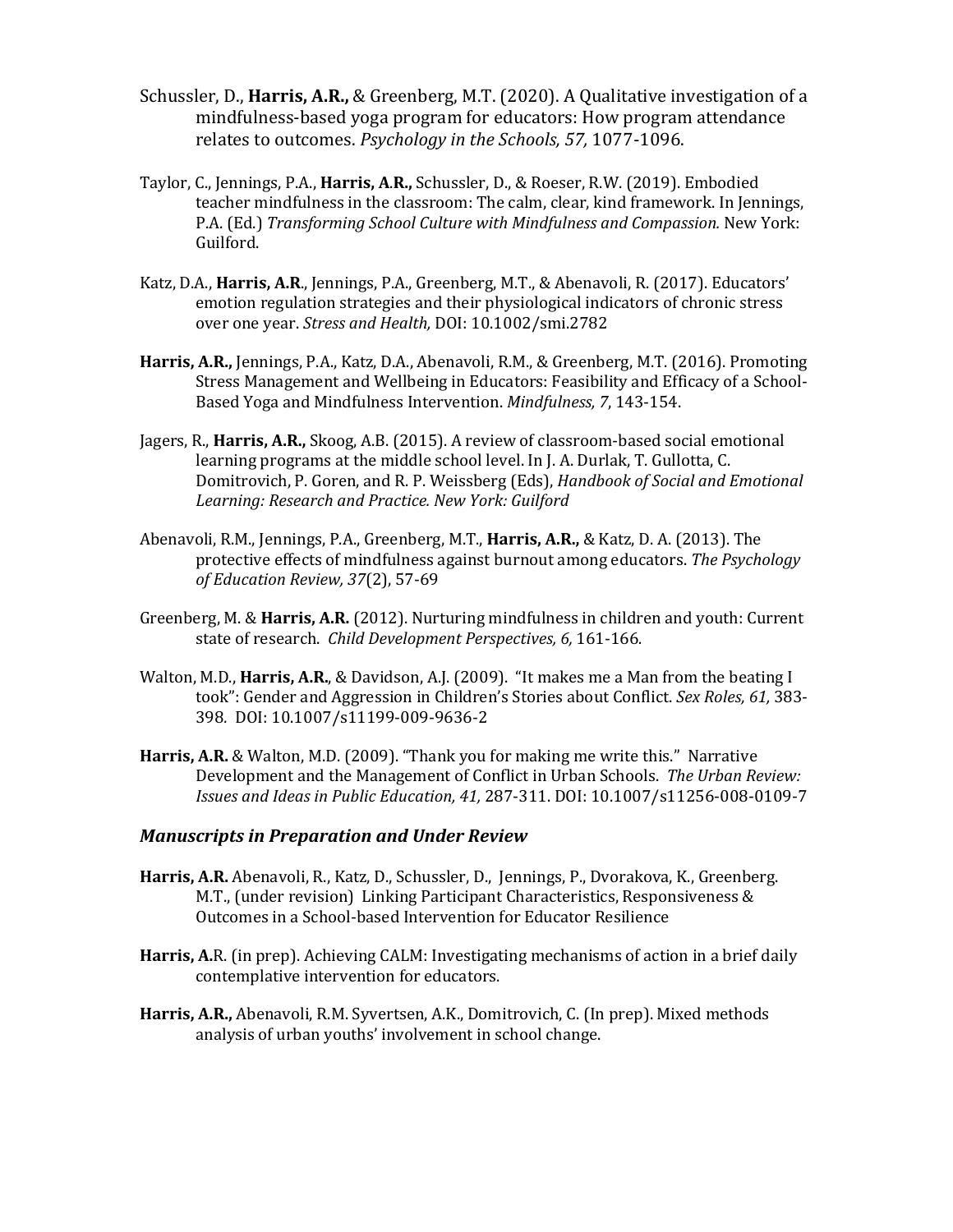- Domitrovich, C.E., **Harris, A.R.,** Syvertsen, A., Cleveland, M., Moore, J., Jacobson, L., Glenn, J., & Greenberg, M. T. (under review). "Individual and Classroom Intervention Effects of the Facing History and Ourselves program with Middle School Students."
- Noggle, J., Conboy, L., **Harris, A.R.,** Kharaz, A. Khalsa, S.B.S. (In prep). Mixed methods evaluation of a school-based yoga intervention.
- Syvertsen, A.K., **Harris, A.R.**, Abenavoli, R.M. Domitrovich, C. (in prep). Qualitative analysis of urban youths' perceptions of social change.

## **CONFERENCE PRESENTATIONS**

- Schussler, D. L. & Harris, A. R. (2020, Apr 17 21) *A Qualitative Investigation of a Mindfulness-Based Yoga Program for Teachers: How Program Attendance Relates to Outcomes* [Roundtable Session]. AERA Annual Meeting San Francisco, CA http://tinyurl.com/u298o94(Conference Canceled)
- Harris, A.R. (Panelist October 2018) "Trauma-informed Classroom Practices and *Student Supports for Today's Learners***".** The Equity Journey: Investing in the *Whole Learner*!
- Harris, A.R. (2017, June) The Compassionate Schools Project: Large scale implementation research on mindfulness in education. Invited presentation at the Mindfulness in Education Network conference, Tufts University, Medford, MA.
- Harris, A.R. (2016, February) CALM For Educators: Promoting faculty and staff wellbeing and supporting student skill development in the Compassionate Schools Project. Invited presentation at the Yoga in Schools Research Summit, The Kripalu Institute.
- Katz, D.A., **Harris, A.R**., Schussler, D., Jennings, P.A., Abenavoli, R.M., & Greenberg, M.T. (2015, April). Using multi-level analyses to examine changes in neuroendocrine biomarkers associated with chronic stress in a group of teachers over one school year. Paper presented at the American Educational Research Association annual conference, Chicago, IL.
- Harris, A.R. (November, 2014 ). Implementation and outcomes of the CALM program for educators. In Greenberg, M.T. (Chair). *Innovations in Mindfulness for Educators: Complementary Approaches and Outcomes*. Symposium presented at the International Symposium on Contemplative Studies.
- Katz, D.A., **Harris, A.R.**, Abenavoli, R.M., Jennings, P.A., & Greenberg, M.T. (August, 2014). The evaluation of a mindfulness program for teachers: Changes in neuroendocrine biomarkers associated with stress. Paper presented at the 2014 annual meeting of the International Society of Psychoneuroendocrinology. Montreal, Canada
- **Harris, A.R.,** Jennings, P.A., Abenavoli, R.M., Katz, D.A., Schussler, D., & Greenberg, M.T., (May, 2014). Preventing educator stress and promoting wellbeing with a brief daily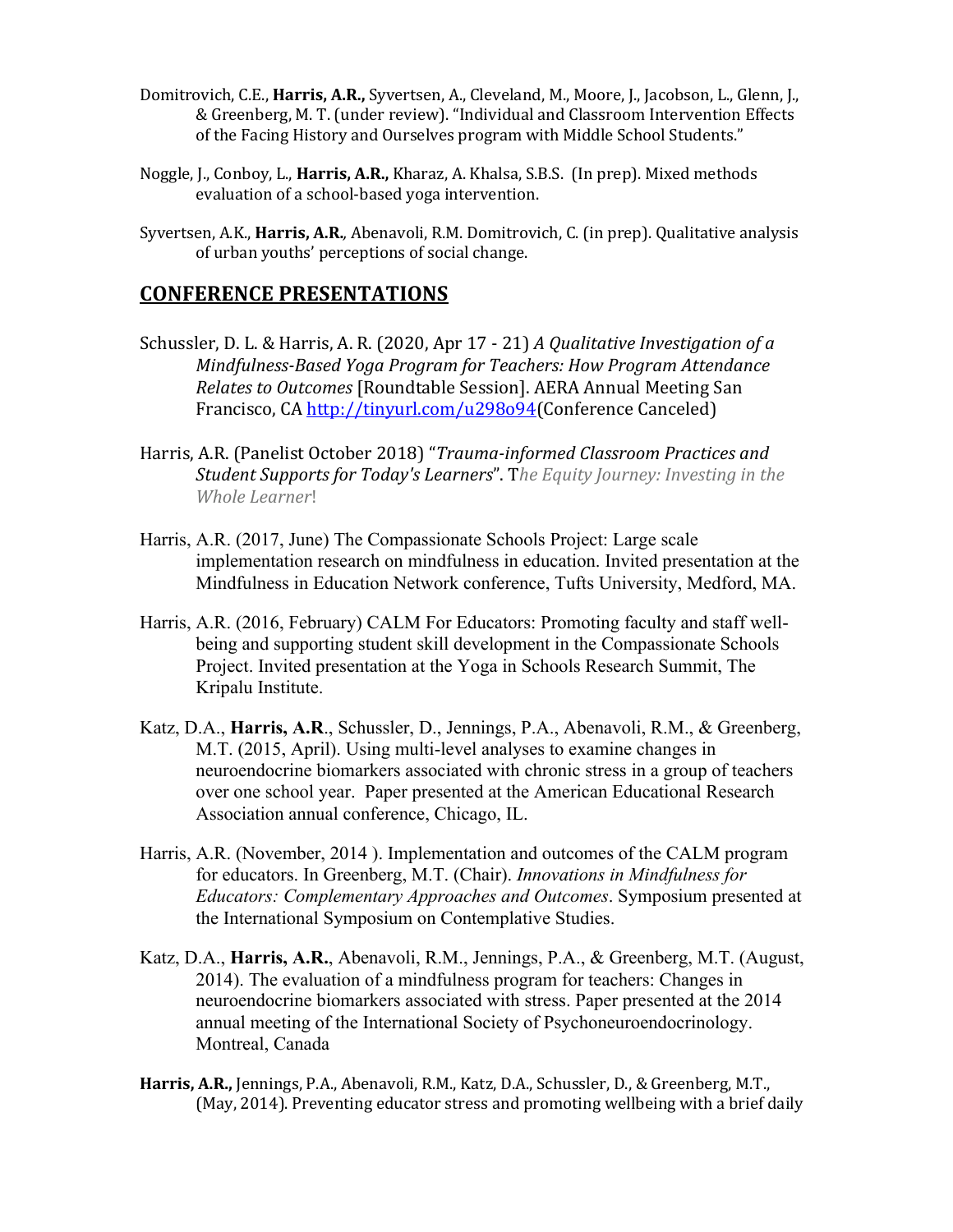intervention: Results from the CALM (Comprehensive Approach to Learning Mindfulness) program. In Jennings, P. (Chair). *Mindfulness-based approaches for* supporting educators' social-emotional skills and wellbeing. Symposium presented at the 2014 annual meeting of the Society for Prevention Research.

- Katz, D.A., **Harris, A.R.**, Jennings, P.A., Abenavoli, R.M., & Greenberg, M.T. (May, 2014). Studying changes in educators' stress physiology in the context of a school based intervention to promote educator wellbeing. Paper presented at the 2014 annual meeting of the Society for Prevention Research.
- **Harris, A.R.,** Jennings, P.A., Abenavoli, R.M., Katz, D.A., Schussler, D., & Greenberg, M.T., (April, 2014). A daily intervention to support educator stress management, efficacy, and wellbeing: The Comprehensive Approach to Learning Mindfulness (CALM) program. In **Harris, A.R.** (Chair). *Mindfulness-based approaches for supporting teachers' social and emotional skills and dispositions.*  Symposium presented at the 2014 annual meeting of the American Education Research Association.
- **Harris, A.R.,** Syvertsen, A.K., Abenavoli, R.M. (March, 2014). "I thought it was the right thing to do": Urban adolescents' motivations and perceived barriers to improving their schools. In Oosterhoff, B. (Chair). Who makes a difference? Adolescent beliefs about *civic agents.* Symposium presented at the 2014 biennial meeting of the Society for Research on Adolescence.
- Harris, A.R., Jennings, P.A., Katz, D.A., Schussler, D., Abenavoli, R.M., & Greenberg, M.T., (March, 2014). A daily dose of CALM: Supporting middle school educators' wellbeing and classroom functioning through a brief stress reduction intervention. In Abenavoli, R. (Chair). *Cultivating mindfulness among educators to support their health, wellbeing, and efficacy.* Symposium presented at the 2014 Spring meeting of the Society for Research on Educational Effectiveness.
- Abenavoli, R.M., Harris, A.R., Katz, D.A., Jennings, P.A., & Greenberg, M.T., (March, 2014). Mindfulness promotes educators' efficacy in the classroom. In Abenavoli, R. (Chair). *Cultivating mindfulness among educators to support their health, wellbeing, and efficacy*. Symposium presented at the 2014 Spring meeting of the Society for Research on Educational Effectiveness.
- **Harris, A.R.,** Jennings, P.A., Abenavoli, R.M., Katz, D.A., Hudecek, K.M., & Greenberg, M.T. (June, 2013). A quasi-experimental trial of a yoga-based intervention to reduce stress and promote health and well-being among middle school educators. Poster presented at the Annual Meeting of the Society for Yoga Research, Boston, MA.
- Harris, A.R., Abenavoli, R.M., Katz, D.A., Jennings, P.A., & Greenberg, M.T. (May, 2013). Feasibility and Implementation of an intervention to reduce stress and promote well-being among middle school educators: The CALM (Comprehensive Approach to Learning Mindfulness) Daily Stress Reduction Program. Poster presented at the Annual Meeting of the Society for Prevention Research, San Francisco, CA.
- Abenavoli, R.M., **Harris, A.R.,** Katz, D.A., Gildea, S.M., Jennings, P.A., & Greenberg, M.T. (May, 2013). Teachers' stress and social-emotional competence: Identifying risk and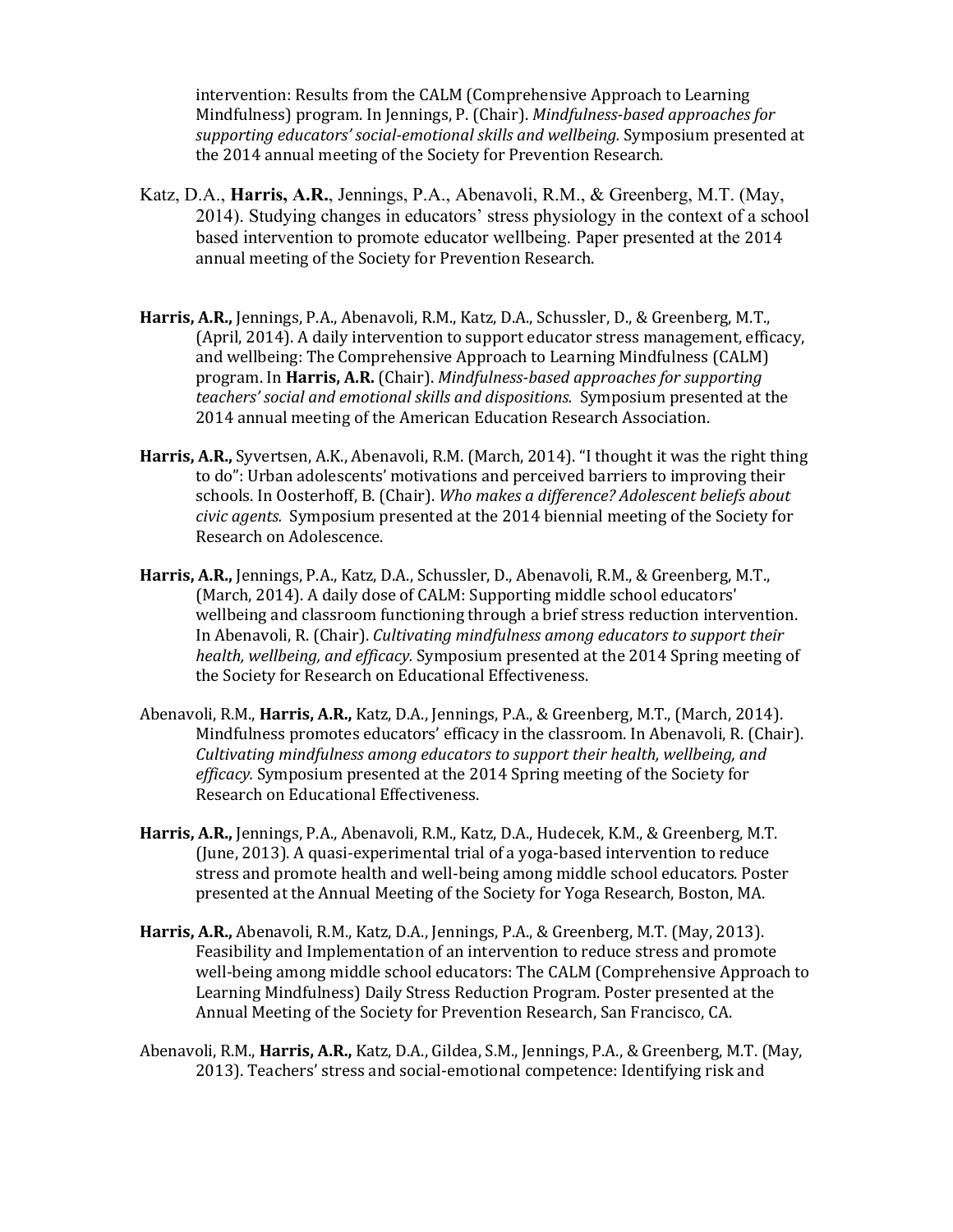protective factors in relation to classroom efficacy and burnout. Poster presented at the Annual Meeting of the Society for Prevention Research, San Francisco, CA.

- Katz, D.A., Gildea, S.M., **Harris, A.R.**, Abenavoli, R.M., Greenberg, M.T., Jennings, P.A., & Klein, L.C. (2013, May). Measuring stress in school-based prevention research: Associations between physiology and self-report indicators of educators' health and wellbeing. Poster presented at the Annual Meeting of the Society for Prevention Research, San Francisco, CA.
- Mendelson, T., Greenberg, M.T., Gould, L.F., Dariotis, J.K., Harris, A.R., & Leaf, P.J..(2013, February). School-based mindfulness and yoga for urban youth. Paper presented at the Bridging the Hearts and Minds of Youth Conference, San Diego, CA.
- Harris, A.R., Skoog, A.B., Domitrovich, C., & Jagers, R. (2012, May). The Excellence in Social-Emotional Learning (ExSEL) intervention model: Teacher perceptions of intervention feasibility and initial intervention impacts. Poster presented at the annual meeting of the Society for Prevention Research. Washington, D.C.
- Skoog, A.B., **Harris, A.R.**, Jagers, R., & Domitrovich, C. (2012, May). The Effects of Educator Professional Development on the Implementation Quality of School-Based Prevention Programming. Poster presented to the annual meeting of the Society for Prevention Research. Washington, D.C.
- **Harris, A.R.** & Syvertsen, A.K. (March 2012). "My actions do make a difference": Urban Adolescents' Perceptions of Themselves as School Change Agents. Poster presented at the biennial meeting of the Society for Research on Adolescent Development, Vancouver, British Columbia
- Crowley, D.M., Chilensky, S.M., Welsh, J., Perkins, D., Abenavoli, R., **Harris, A.R.** (2011, June) Considering the Developmental Course of Local Prevention Teams: New Vantage Points. Poster presented at the annual meeting of the Society for Prevention Research, Washington, D.C.
- Syvertsen, A.K., **Harris, A.R.**, Domitrovich, C. (2011, April). "It don't take a superhero": Urban youths' perceptions of social change. In Harris, A.R. (Chair). *Adolescent Perspectives on Engagement in Social Change: Voices of Diverse Youth.* Symposium conducted at the biennial meeting of the Society for Research on Child Development, Montreal, Quebec.
- **Harris, A.R.** (2010, May) Story-sharing as a Cultural Practice that Facilitates the Development of Voice in Middle Childhood. Poster presented at the annual meeting of the Jean Piaget Society, St. Louis, Missouri.
- Walton, M.D., Harris, A.R., & Walton-Wetzel, J. (2008, July). "So on I go with my story." Development of Meta-narrative Awareness in Middle Childhood. Society for Text and Discourse, Annual Meeting, Memphis, TN.
- Stagg, A. C., Etz, M. N., **Harris, A. R.**, & Walton, M. D. (2007, May). *Emergence of* Othermindedness and Moral Evaluation in Inner-city Children's Personal Narratives. Association for Psychological Science, Annual Convention, Washington, D.C.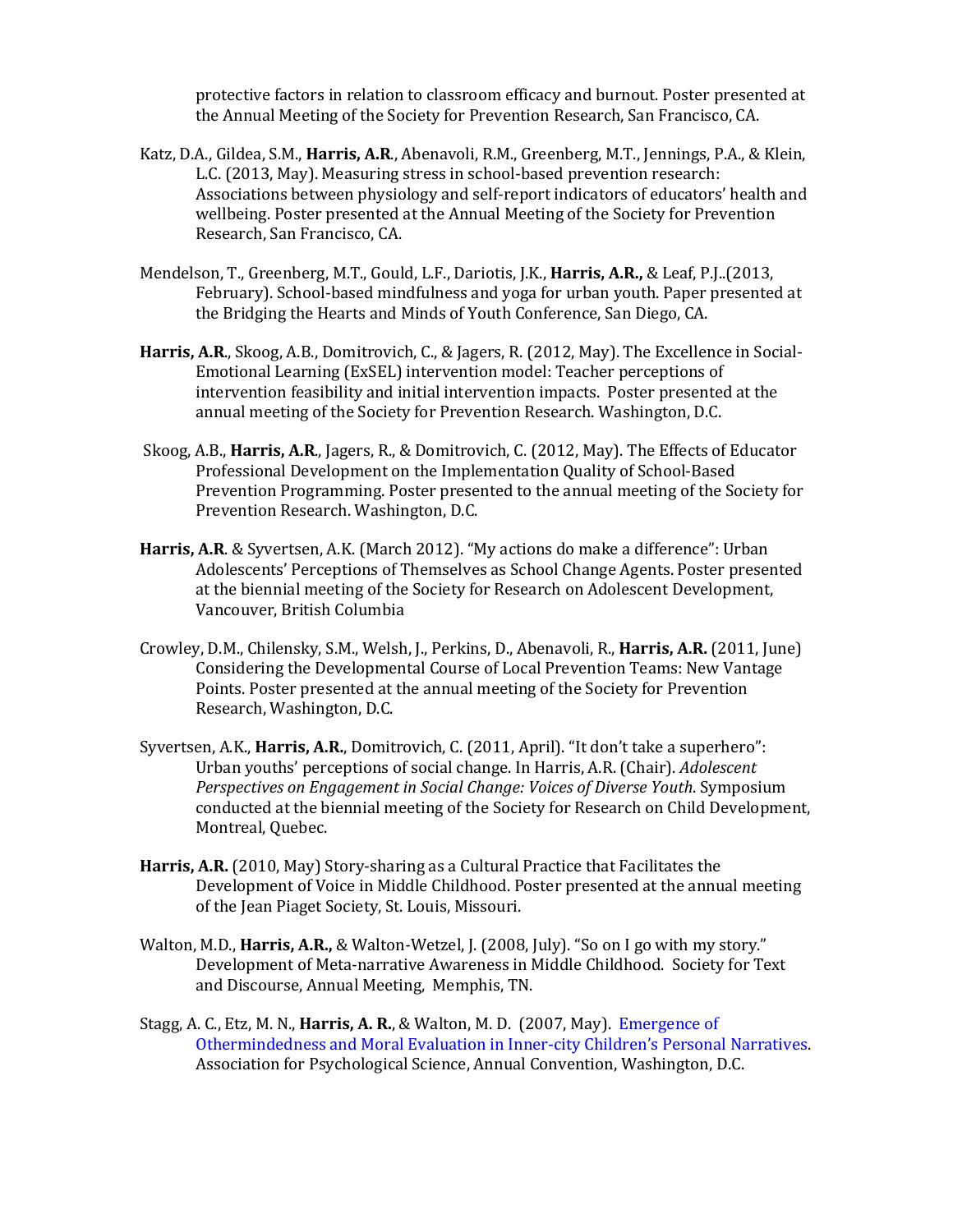- Walton, M. D., & **Harris, A. R.** (2007, April). Using an Electronic Discussion Forum to Enhance Service-Learning Pedagogy and Relationships with Participating Community Agencies. Developmental Science Teaching Institute, Society for Research in Child Development Biennial Convention. Boston.
- Walton, M.D., & **Harris, A. R.,** & Hansen, J. (2006, May). Narrative Voice and Children's Understanding of Self and Others. Narrative Matters: An Interdisciplinary Conference on Narrative Research, Nova Scotia, Canada.
- Harris, A. R., Walton, M.D., & Keller, S. L. (2005, June). Narratives of Conflict Interactions: Children's Construction of Emotions and Conflict Resolution. Annual Meeting of the Jean Piaget Society, Vancouver, Canada.
- Davis, A. A., Wall, M. S., McKinnery, J. B., & **Harris, A. R.** (2004, July) Exploring Family Support Workers' Experiences With Adolescent Mothers. Annual Convention of the American Psychological Association, Honolulu, Hawaii.
- Walton, M.D., **Harris, A.R.,** & Cannon, T. (2004, June). Literary Voice, Moral Voice, and Becoming a Cultural Critic in Middle Childhood. Annual Meeting of the Jean Piaget Society, Toronto, Canada.
- Walton, M.D., Cannon, T., Mossman, P., & **Harris, A.R.** (2003, June). *"She was playing but I* was for real": Teasing, name-calling, and the negotiation of identity in middle childhood. Annual Meeting of the Jean Piaget Society, Chicago, IL.
- Walton, M.D., & **Harris, A.R.** (2003, May). "I couldn't stay mad forever": Emotion talk in children's narratives about interpersonal conflict. Annual Convention of the American Psychological Society, Atlanta, GA.

### *Invited Talks*

| 2021 | The Green Slices of Pie: Mindfulness and Compassion-based                |
|------|--------------------------------------------------------------------------|
|      | Approaches to Build Social Awareness and Relationship Skills             |
|      | <b>Coalition for Schools Educating Mindfully</b>                         |
| 2019 | Mindful learning for the next generation: building flourishing school    |
|      | communities with mindfulness and compassion. Becoming Jackson            |
|      | Whole                                                                    |
| 2016 | Jefferson County Public Schools Coordinated School Health                |
| 2015 | Bringing mindfulness and compassion into the classroom: Constructing     |
|      | teacher supports within the Compassionate Schools Project. University of |
|      | Virginia, Youth-Nex Works in Progress                                    |

## **TEACHING AND CURRICULUM DEVELOPMENT**

#### *Teaching Assistantships*

2010 HDFS 239 Adolescent Development (Paper reader and grader). Human Development and Family Studies Department, Pennsylvania State University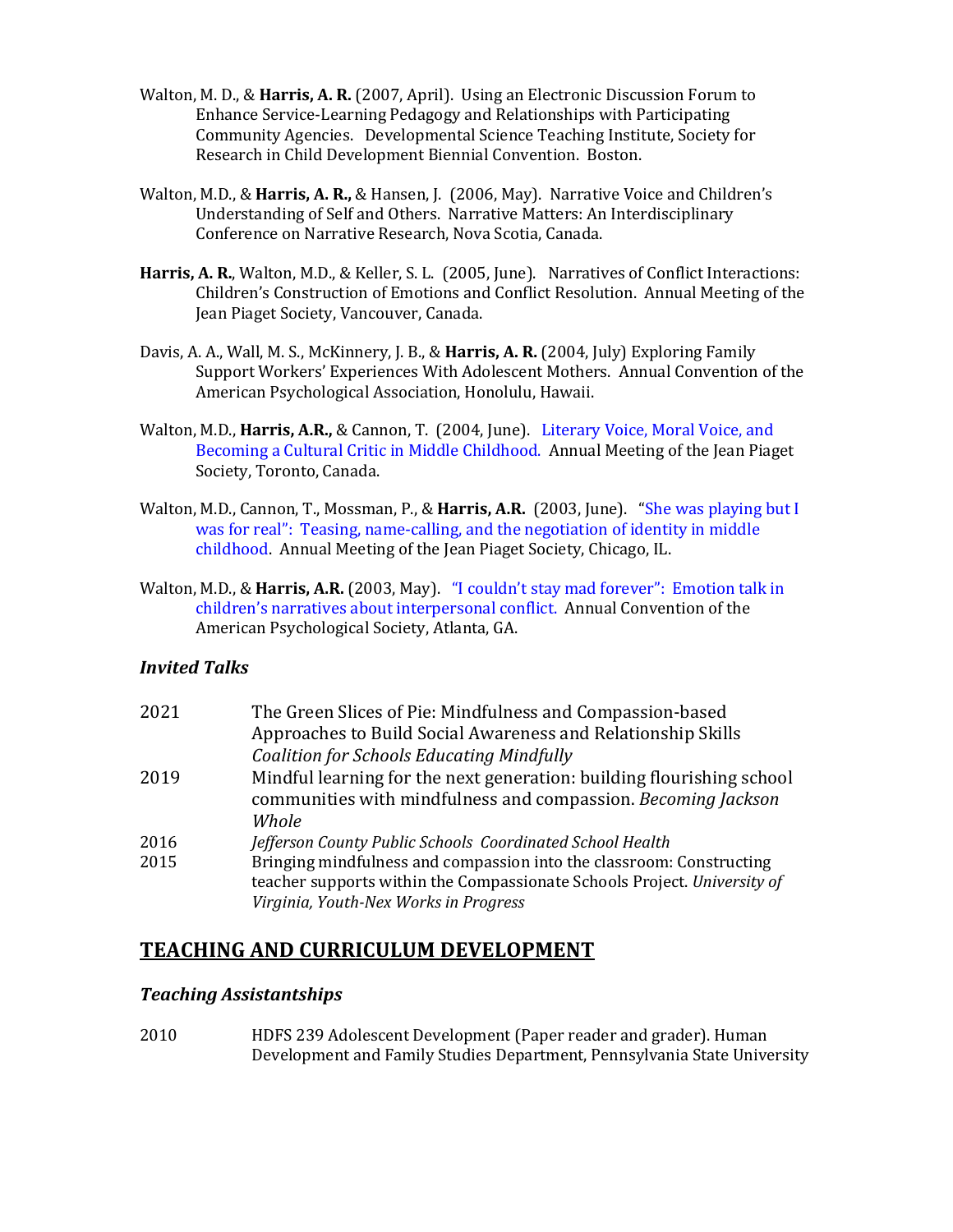2011 BBH 521 Structural Equation Modeling (Graduate Level) Teaching Assistant. Biobehavioral Health Department, Pennsylvania State University

#### *Guest Lectures*

| 2016 | University of Louisville MAT classes                                                                                                                                        |
|------|-----------------------------------------------------------------------------------------------------------------------------------------------------------------------------|
| 2014 | Penn State HDFS 311 Human Development and Family Studies Interventions                                                                                                      |
| 2014 | Penn State CI 405 Strategies in Classroom Management<br>Social Emotional Learning for Students and Educators                                                                |
| 2013 | Penn State Prevention Research Center Seminar Series<br>"CALM for Teachers: Yoga Anyone?" Co-presenter with Mark Greenberg<br>(currently being rescheduled)                 |
| 2013 | Penn State HDFS 597 Contemplative Practice in Human Development<br>Mindfulness in the Transition to Adulthood                                                               |
| 2012 | Penn State HDFS 311 Human Development and Family Studies Interventions<br>Policy-based Interventions                                                                        |
| 2012 | Penn State HDFS 311 Human Development and Family Studies Interventions<br>Social Emotional Learning and Mindfulness-based Interventions in Schools                          |
| 2012 | Penn State CN ED 843 Substance Use Prevention<br>Invited lecture on Prevention Science Approaches                                                                           |
| 2012 | Penn State HDFS 129 Introduction to Human Development and Family Studies<br><b>Invited Panelist</b>                                                                         |
| 2009 | Urban Child Institute Research Seminar Series<br>"It was hard for me to say": Facilitating Voice in KidsTalk, a Story-sharing<br>Program in an Urban Community Organization |
| 2007 | Rhodes College PSYC 485 Senior Seminar<br>guest lecture on narrative research                                                                                               |
|      |                                                                                                                                                                             |

### *Curriculum Development and Other Teaching Experience*

- 2014-2021 *Compassionate Schools Project* Curriculum co-developer for three developmentally sequenced elementary school mindfulness-based social emotional learning curricula; Lead curriculum developer for revised curricula (Flourish: The Compassionate Schools Project Curriculum)  $instructor$  training, supervision, and implementation support  $(UVa)$
- 2012-2013 *Comprehensive Approach to Learning Mindfulness (CALM) Program for Educators* – Curriculum developer, Instructor training, supervision, and implementation support (Penn State Prevention Research Center)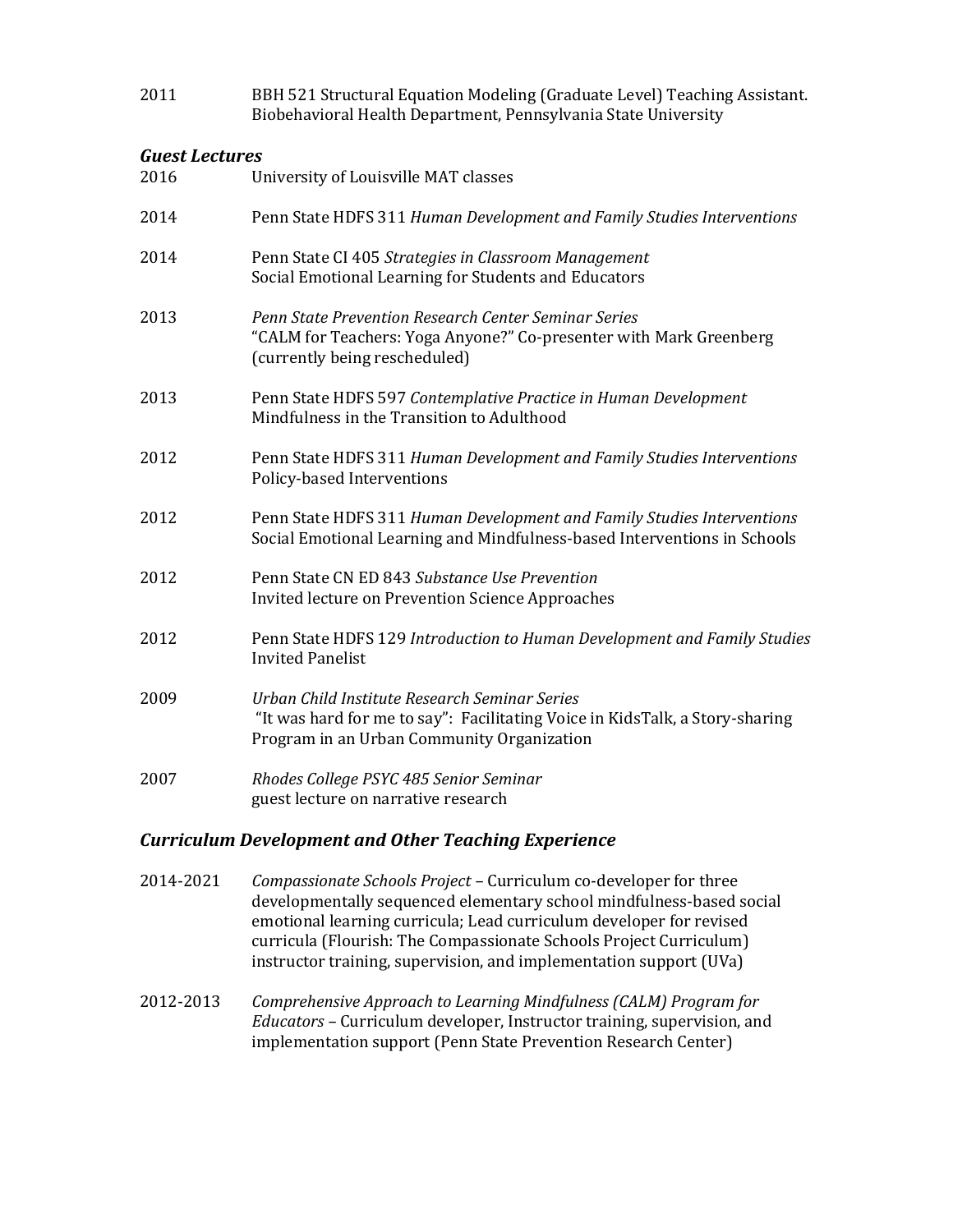- 2012-2013 Mindfulness Enhanced Strengthening Families Program 10-14 (youth and family curricula) – Enhance youth curriculum co-developer, facilitator training (Penn State Prevention Research Center)
- 2009 **Rhodes College Narrative Coding Workshop Co-Leader Co-facilitated a** workshop with Marsha Walton and Alice Davidson to train undergraduate researchers in narrative coding methods.
- 2008 Rhodes College Developmental Psychology Course Children and the Arts *Project Coordinator:* Assisted in course development, coordinated expert panel and community forum on arts education; coordinated community engaged learning component for undergraduates; conducted interviewbased course evaluation

### **APPLIED PREVENTION AND EDUCATION EXPERIENCE**

- 2011-2014 Youth Facilitator for the Strengthening Families Program 10-14. Supervisor: Elaine Berrena. PI: J. Douglass Coatsworth. Facilitator for a mindfulness adaptation of SFP
- 2013 **Attended training for Learning to BREATHE** school-based social-emotional intervention program for adolescents
- 2011-2012 Attended trainings for the Excellence in Social-Emotional Learning program, including training in the Lions Quest Skills for Adolescence Program and the Developmental Designs Professional Development for Middle School Teachers
- 2009-2011 Kindergarten friendship group facilitator for The FRIENDS Study: Reducing ADHD by Promoting Social Collaboration and Self-Regulation Skills. PI: Karen Bierman, CoPI: Cynthia Huang-Pollock. Supervisor: Sandra Stewart
- 2005-2007 Member of the Midsouth Safe Kids Coalition, Memphis TN; planned and executed community action to promote safety and prevent injury among area children
- 2004-2009 Church Health Center Wellness: Specialist/Coordinator for Child Life Education and Movement Program, including supervising wellness promotion program activities for children and families, curriculum development and implementation

### **DEPARTMENTAL & UNIVERSITY SERVICE**

- 2013-2014 Penn State Prevention Research Center Director/HDFS Faculty Search *Committee* - Student Member
- 2013-2014 *Penn State HDFS Steering Committee* Student Advisor (elected position to provide guidance, problem solving, and assistance in professional development and community-building efforts for graduate students)
- 2012-2014 Penn State LGBT Support Network Member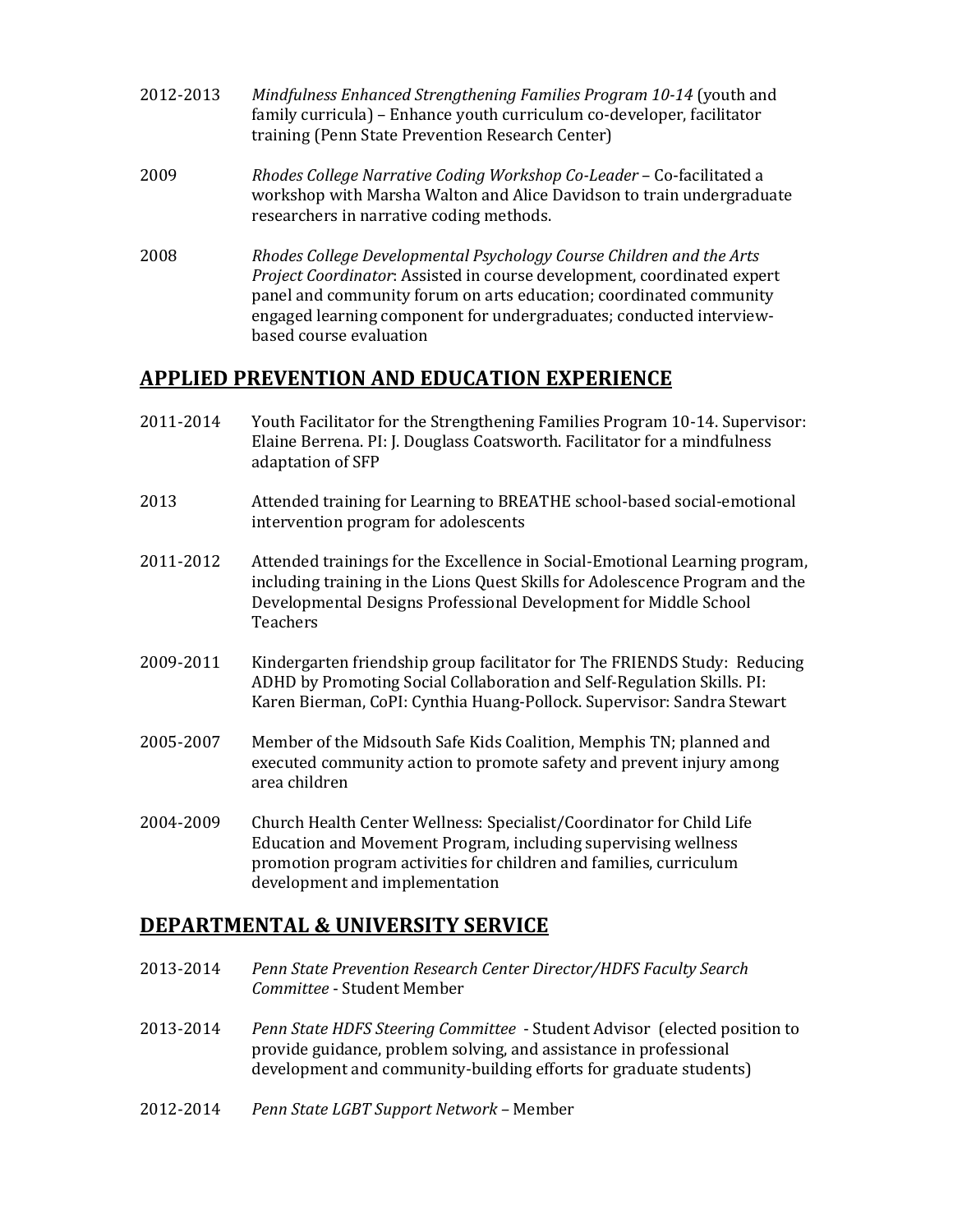| 2012-2013 | Penn State HDFS Department Graduate Admissions Committee - Student<br>Member (elected position, full member in all phases of application review &<br>recruitment) |
|-----------|-------------------------------------------------------------------------------------------------------------------------------------------------------------------|
| 2011-2012 | Penn State HDFS Steering Committee - Co-Chair (elected leadership position)                                                                                       |
| 2010-2011 | Penn State HDFS Steering Committee - Social Committee Co-Chair (elected<br>position to coordinate social/community building events for grad students)             |
| 2011      | Penn State HDFS 516 Introduction to Human Development Methods Course<br><i>Review Committee - Student Member</i>                                                  |
| 2010      | Penn State HDFS Review Panel for Core Courses - 2009 Cohort<br>Representative                                                                                     |
| 2009-2010 | University of Memphis Graduate Student Council - University College<br>Representative                                                                             |
| 2002-2003 | Rhodes College Psychology Student Advisory Council - Member                                                                                                       |

## **MEMBERSHIPS IN PROFESSIONAL SOCIETIES**

American Educational Research Association Division E: Counseling and Human Development Social Emotional Learning Special Interest Group Adolescence and Youth Development Special Interest Group Stress and Coping in Education Special Interest Group Society for Prevention Research Society for Research on Educational Effectiveness Society for Research on Adolescence Jean Piaget Society (past member)

## **AWARDS AND HONORS**

| 2012      | Society for Prevention Research Sloboda and Bukoski Cup Winner                                                                                                                                                                                                                             |
|-----------|--------------------------------------------------------------------------------------------------------------------------------------------------------------------------------------------------------------------------------------------------------------------------------------------|
| 2009      | University of Memphis - Master's Thesis received the Master of Arts in<br>Liberal Studies Program Award for Outstanding Special Project                                                                                                                                                    |
| 2001-2004 | Rhodes College<br>Phi Beta Kappa<br>Honors in Psychology<br>Psi Chi Inductee<br>Margaret Ruffin Hyde Award for Independent Research in Psychology<br>Susan Tidwell Means Award for Research in Women's Studies<br>Research & Creative Activity Symposium 2 <sup>nd</sup> Place 2003 & 2004 |

## **PROFESSIONAL DEVELOPMENT WORKSHOPS AND INSTITUTES**